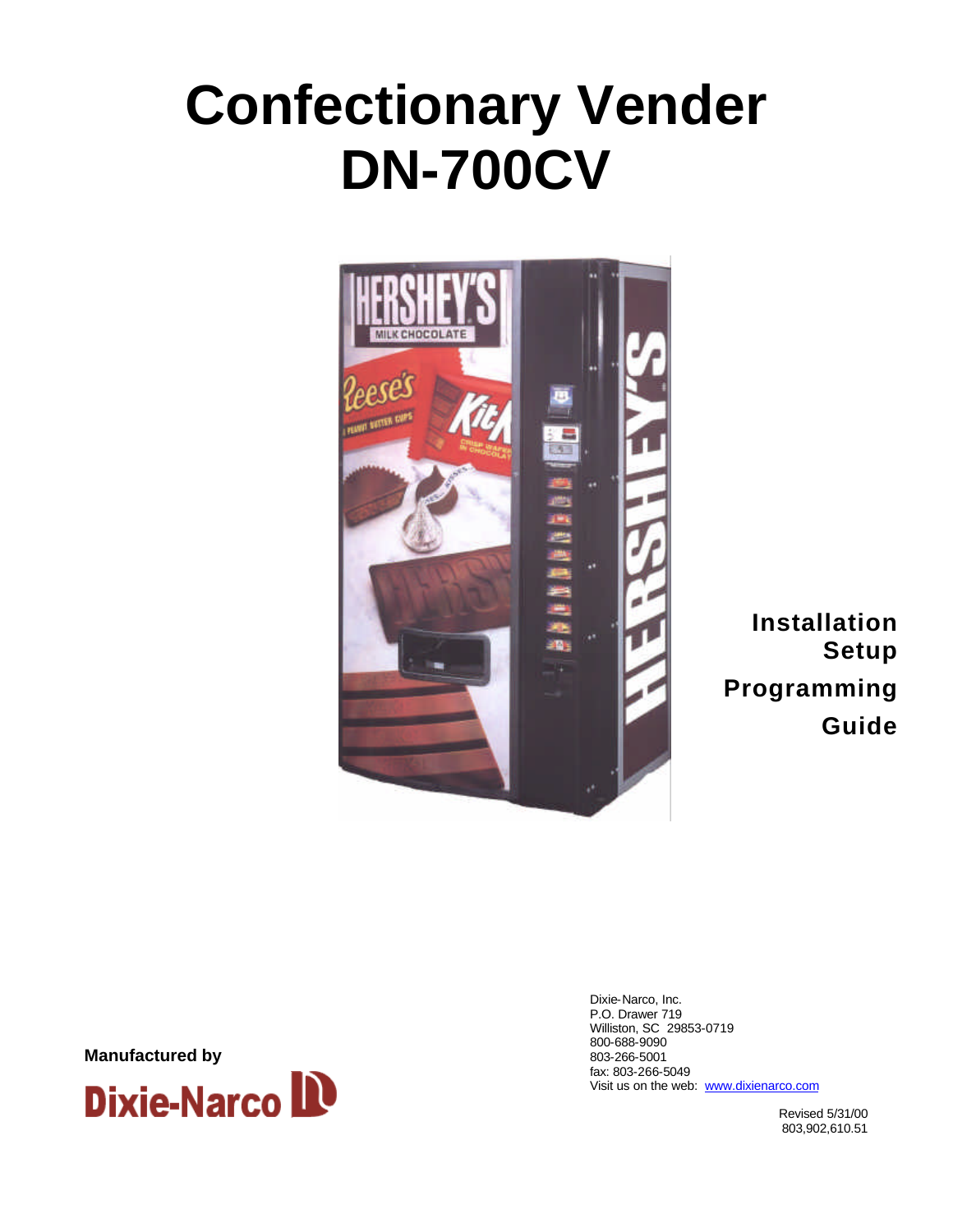### **Table of Contents**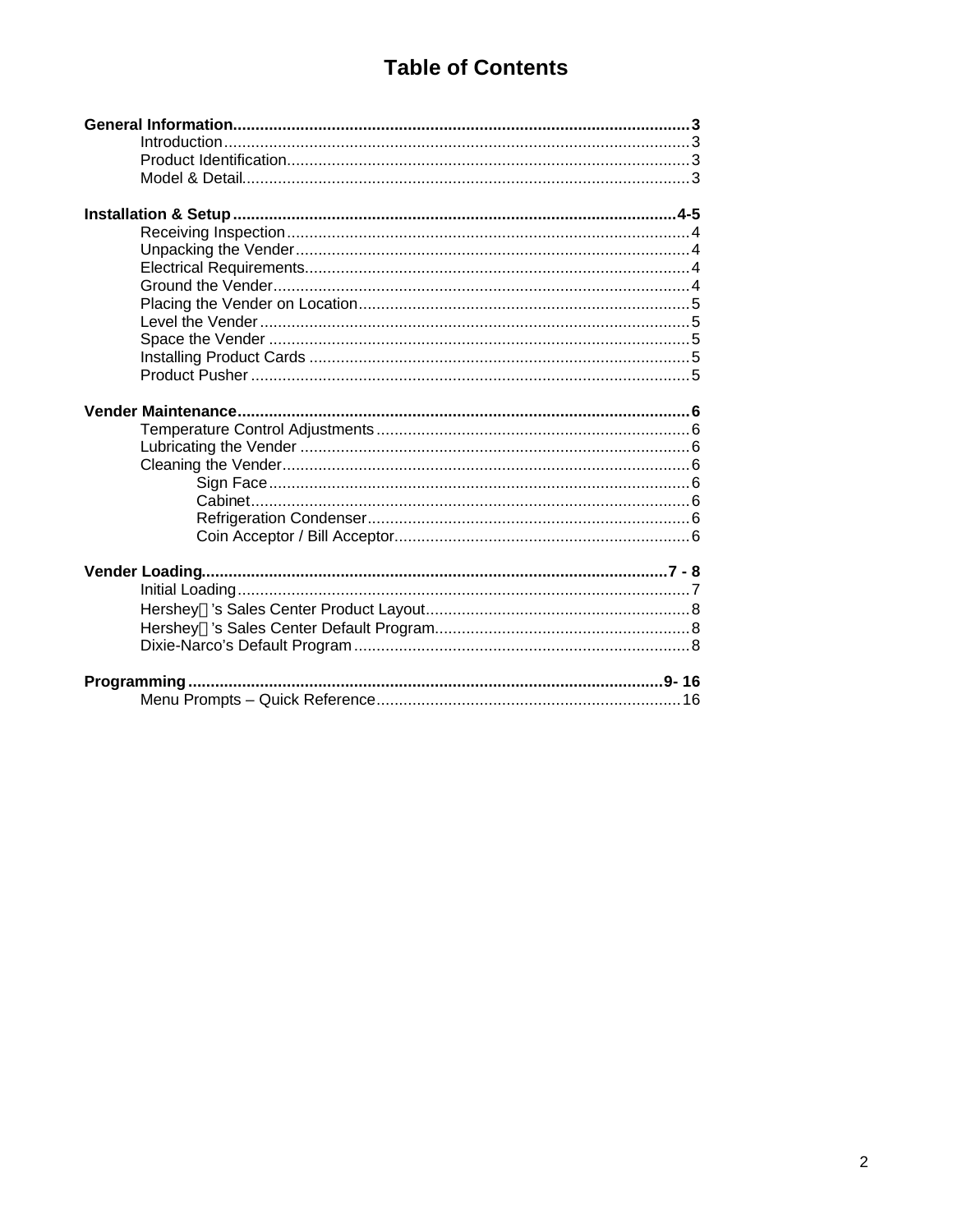### **GENERAL INFORMATION**

### **Introduction**

Please read this manual in its entirety. This service information is intended to be used by a qualified service technician, who is familiar with proper and safe procedures to be followed when repairing, replacing, or adjusting any Dixie-Narco vender component. All repairs should be performed by a qualified service technician who is equipped with the proper tools and replacement components, using genuine Dixie-Narco factory parts.



### **Product Identification**

The age of Dixie-Narco products is determined by the date code incorporated in the serial number.

The vender serial number takes the form xxxxyyyyzz. The first four digits (xxxx) identify the specific vender. The next four digits (yyyy) identify the manufacturing run that the vender was built in. The last two alpha-characters (zz) identify the quarter and the year the vender was built.

The first alpha character identifies the quarter.

 $A = 1$ st Quarter B = 2nd Quarter C = 3rd Quarter  $D = 4$ th Quarter

The second alpha-character identifies the year:

 $Y = 2000$  $Z = 2001$ 

### **Model and Detail**

DN-700CV Height: 72" Width: 37" Depth: 35" Shipping Weight: 922 Lbs.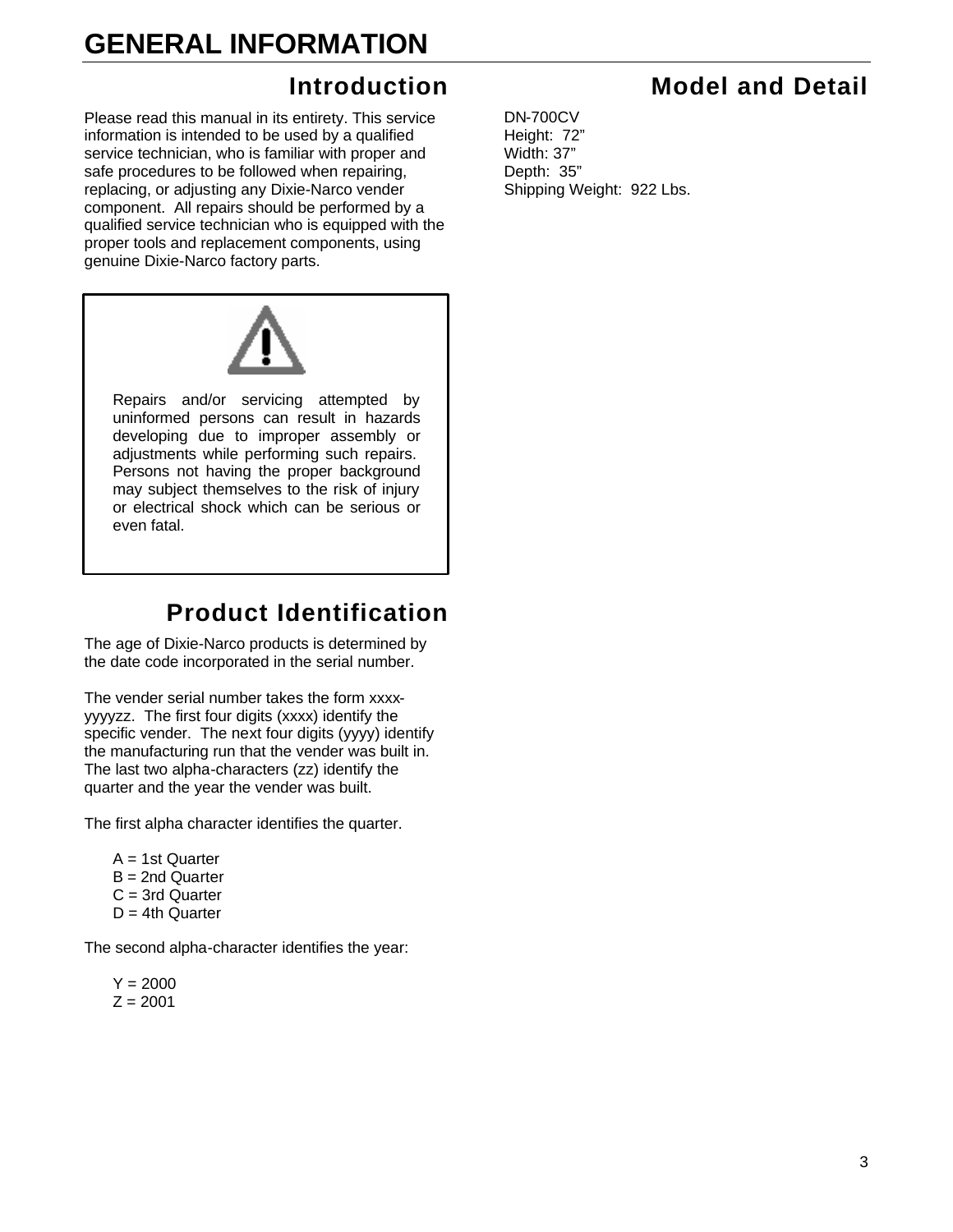### **INSTALLATION & SETUP Receiving Inspection**

Upon receipt, inspect the vender for any shipping damage. If there is any damage, have the driver note the damage on the Bill of Lading and notify Dixie-Narco. Although the terms of the vender sale require that the consignee originate shipping damage claims, Dixie-Narco will gladly help if you must file a claim.

### **Unpacking the Vender**

Remove the stretch wrap and top cover from the vender. If product cards were shipped with the vender, they will be in an envelope in the cash box.



Remove the shipping boards from the bottom of the vender. The shipping boards are attached by the leveling legs. Remove the shipping boards by unscrewing the leveling legs. This will avoid unnecessary damage to the leveling legs or the base. A 1½" "socket type" wrench should be used on the bottom of the leveling legs. Be sure to replace the legs after removing the shipping boards.

To open the vender, locate the door lock keys which are secured inside the coin return cup. After unlocking the door, rotate the T-handle counterclockwise until the door can be opened. Once inside, check the coin box and stack for any additional parts, pricing labels or information concerning factory-equipped accessories. Check the T-handle for proper alignment and locking functions. Check the lamps for proper installation.

*ENSURE THAT POWER IS*



*DISCONNECTED FROM THE VENDER OR THAT THE POWER INTERRUPT SWITCH (IF PROVIDED) IS NOT DEFEATED BEFORE INSPECTING OR REPLACING THE LAMPS. FAILURE TO COMPLY WITH THESE INSTRUCTIONS MAY SUBJECT THE USER TO THE RISK OF INJURY OR ELECTRICAL SHOCK, WHICH CAN BE SERIOUS OR FATAL.*

### **Electric Power Requirements**

Refer to the vender serial number plate to determine the proper voltage and frequency the machine requires (dom3estically this requirement is 115 Volts, 60 Hertz). Domestic venders will operate properly at +/-10% of the specified voltage. For domestic models this is between 103 Volts and 127 Volts. Single phase, alternating current is required. The vender must be plugged in its own properly rated circuit with its own circuit protection (fuse/circuit breaker).

*DO NOT USE AN EXTENSION CORD.*

### **Ground the Vender**

The vender is equipped with a three-wire power supply cord and **MUST** be plugged in a properly grounded outlet. If the outlet will not accept the power cord plug, contact an electrician to install a proper AC outlet.



*DO NOT REMOVE THE GROUND PIN OR IN ANY WAY BYPASS THE GROUNDING OF THE VENDER.*

*FAILURE TO COMPLY WITH THESE INSTRUCTIONS MAY SUBJECT THE USER TO THE RISK OF INJURY OR ELECTRICAL SHOCK THAT CAN BE SERIOUS OR FATAL.*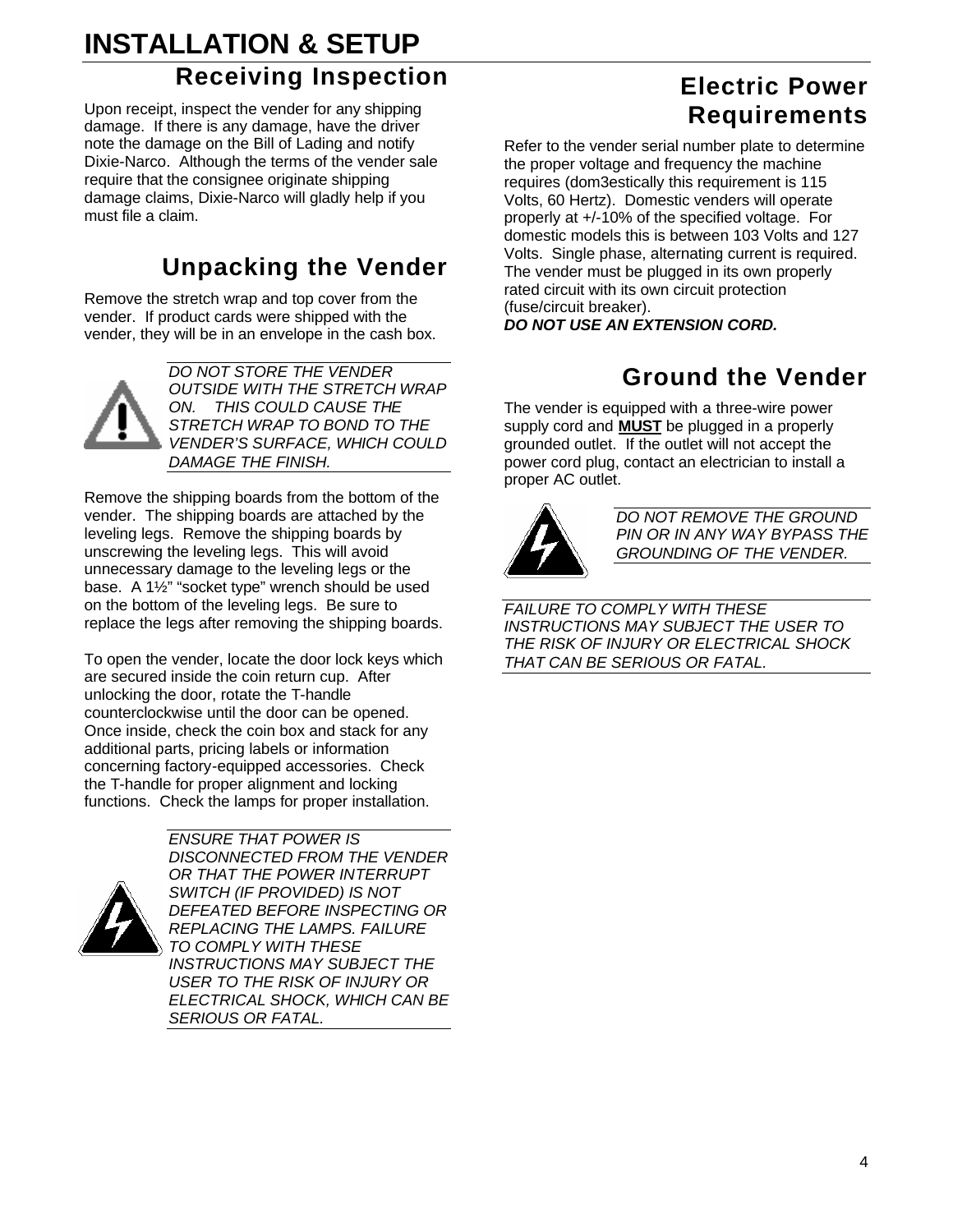### **INSTALLATION & SETUP**

### **Placing the Vender on Location**



*CAUTION DO NOT TRANSPORT THE VENDER TO OR FROM THE LOCATION LOADED WITH PRODUCT OR DAMAGE TO THE VENDER MAY RESULT.*

The vender must be located on a solid, flat, and level surface. The vender must be positioned close enough to an electrical outlet that an extension cord is not required. If securing the vender to the floor or wall is required, call the Dixie-Narco Factory Service Department or your Dixie-Narco Representative for suggestions.

### **Level the Vender**

Level the vender. When the vender is level, the door can be opened to any position and it will not move by itself. Open the door to several different positions before deciding the vender is level. A carpenter's level will help verify that the machine is level.

Make sure that all of the leveling legs are in contact with the floor. If you cannot level the vender, select another location. Do not place any objects under the machine.



*DANGER THE VENDER MUST BE PROPERLY LOCATED AND LEVELED TO MINIMIZE THE RISK OF INJURY OR DEATH FROM TIPPING IN THE EVENT OF USER MISUSE OR VANDALISM.*

### **Space the Vender**

Do not block the rear of the vender. Keep the vender 4" (10 cm) from the wall to insure adequate airflow to the condenser and compressor. At the front of the vender, make sure nothing obstructs the air intake at the bottom of the main door. At the rear of the vender, make sure nothing obstructs the air exhaust at the bottom of the cabinet.

### **Installing Product Cards**

The product cards are inserted in the select buttons as follows:

- 1. Swing the coin changer mounting plate away from the outer door, exposing the back of the select buttons.
- 2. The product cards are inserted in the back of the select buttons from either side. Ensure the product cards are placed in the select buttons that correspond to the column in which the product is loaded.



### **Product Pusher**

The product pushers are shipped in the cash box. Product pushers are used on columns which the package will not fall from the helix when the vend cycle is completed. Only use the product pusher on columns that require it. The product pusher snaps on the helix at the end of the helix when it is in the home position.

See figure 1, page 6.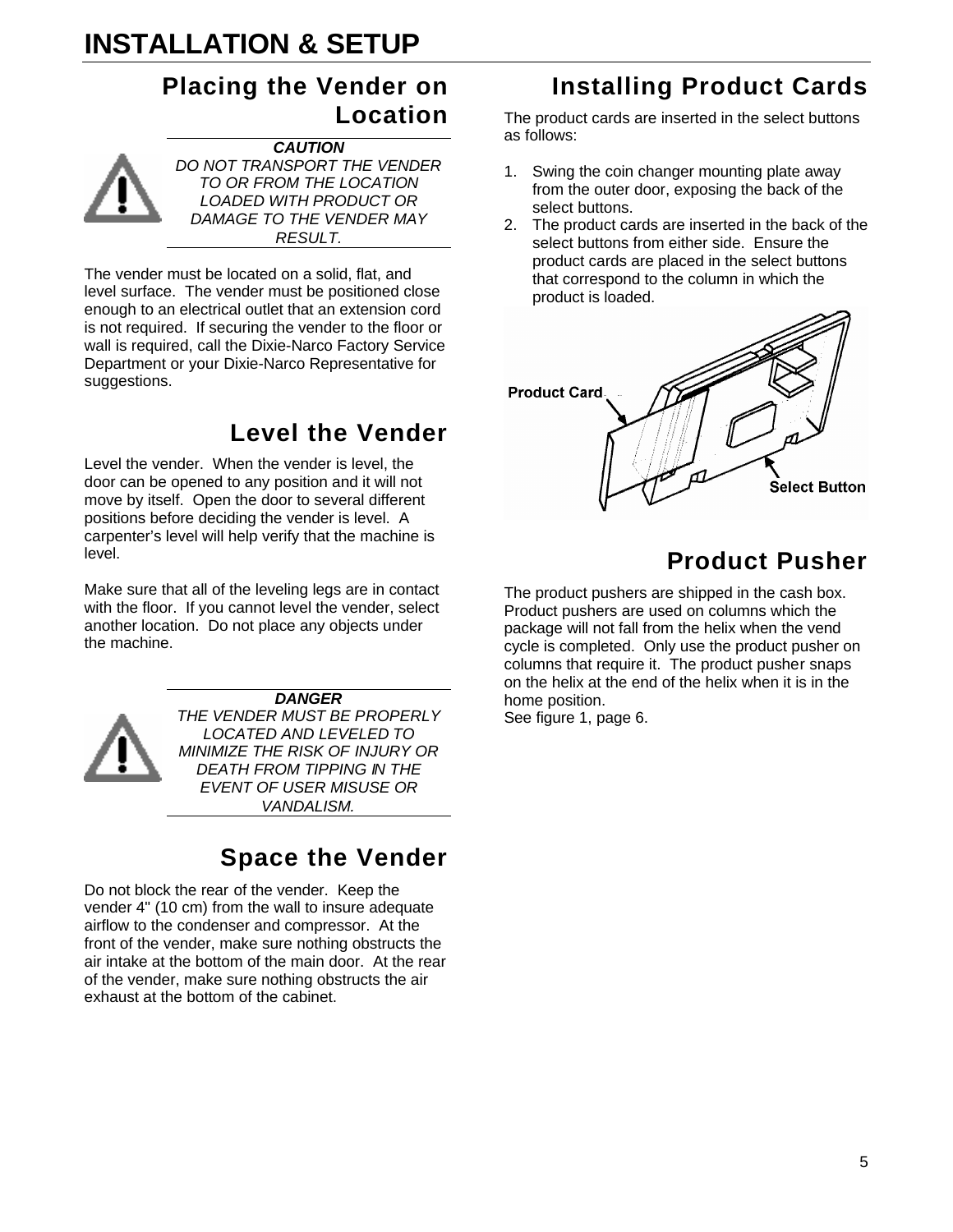### **VENDER MAINTENANCE**

### **Temperature Control Adjustments**

#### **Adjustment #1 - Temperature Adjustment**

Turn the adjustment clockwise for colder product and counterclockwise for warmer product. This will change the cut-out temperature only, the cut-in temperature remains constant.

#### **Adjustment #2 - Altitude Adjustment**



*WARNING DISCONNECT POWER TO THE VENDING MACHINE BEFORE PROCEEDING WITH THIS ADJUSTMENT.*

The control is factory set for an altitude of 152 M (500 ft.). For higher altitudes, adjust the inside range screws as follows.

| <b>ALTITUDE</b>             |                                  | <b>CUTLER-HAMMER</b><br>9531N272                 |
|-----------------------------|----------------------------------|--------------------------------------------------|
| <b>Meters</b>               | Feet                             | Turn Both Scews Counter Clockwise                |
| 610<br>1219<br>1829<br>2438 | 2,000<br>4,000<br>6,000<br>8,000 | 1/8 Turn<br>$1/4$ Turn<br>$1/2$ Turn<br>5/8 Turn |



### **Lubricating the Vender**

The vender refrigeration system does not require any field lubrication. The hermetic refrigeration system and fan motors are manufactured with lifetime lubrication.

| TIME                                | <b>COMPONENT</b>                                                                                                       | <b>LUBRICANT</b><br><b>EXAMPLE</b>                 |
|-------------------------------------|------------------------------------------------------------------------------------------------------------------------|----------------------------------------------------|
| Every 6 Months<br>(or as needed)    | <b>Main Door</b><br>1. Lock Bolt & Nut Retainer<br>2. Hinge Pivot Points<br><b>Inner Door</b><br>1. Hinge Pivot Points | <b>Mechanics Friend</b><br><b>Mechanics Friend</b> |
| <b>Every Year</b><br>(or as needed) | <b>Inner Door</b><br>1. Door Gasket                                                                                    | Petroleum Jelly                                    |

### **Cleaning the Vender**

*DO NOT USE A WATER JET OR NOZZLE TO CLEAN THE VENDER.*

#### *WHAT TO CLEAN*

#### **SIGN FACE**

The polycarbonate sign face requires proper cleaning to prolong its service life. It is recommended that you periodically clean the sign face as follows:

- 1. Rinse the sign with a soft cloth or sponge soaked in warm water.
- 2. If necessary use a mild soap to loosen any dirt or grime. To prevent damage, DO NOT SCRUB or use a brush or squeegee, as some signs have a clear ultraviolet resistant coating to prevent yellowing.
- 3. Repeat the above steps as necessary, then dry using a soft cloth to prevent spotting.

#### **CABINET**

- 1. Wash the cabinet with a good detergent or soap mixed in warm water.
- 2. Wax the vender often with a good grade of automobile wax.
- 3. Any corrosion inside the vender should be removed with fine steel wool and the area should be painted with aluminum paint.
- 4. Repair any scratches on painted surfaces to prevent corrosion.



#### **REFRIGERATION CONDENSER**

- 1. Check the condenser periodically for dirt or lint build up.
- 2. Remove the build up with a brush or vacuum, or blow the dirt out of the condenser with compressed air and approved safety nozzle.
- 3. Ensure nothing obstructs air intake at the bottom of the main door.
- 4. Ensure nothing obstructs air exhaust at the rear of the cabinet.

#### **COIN ACCEPTOR / BILL ACCEPTOR**

Follow the Coin Acceptor / Bill Acceptor Manufacturer's instructions.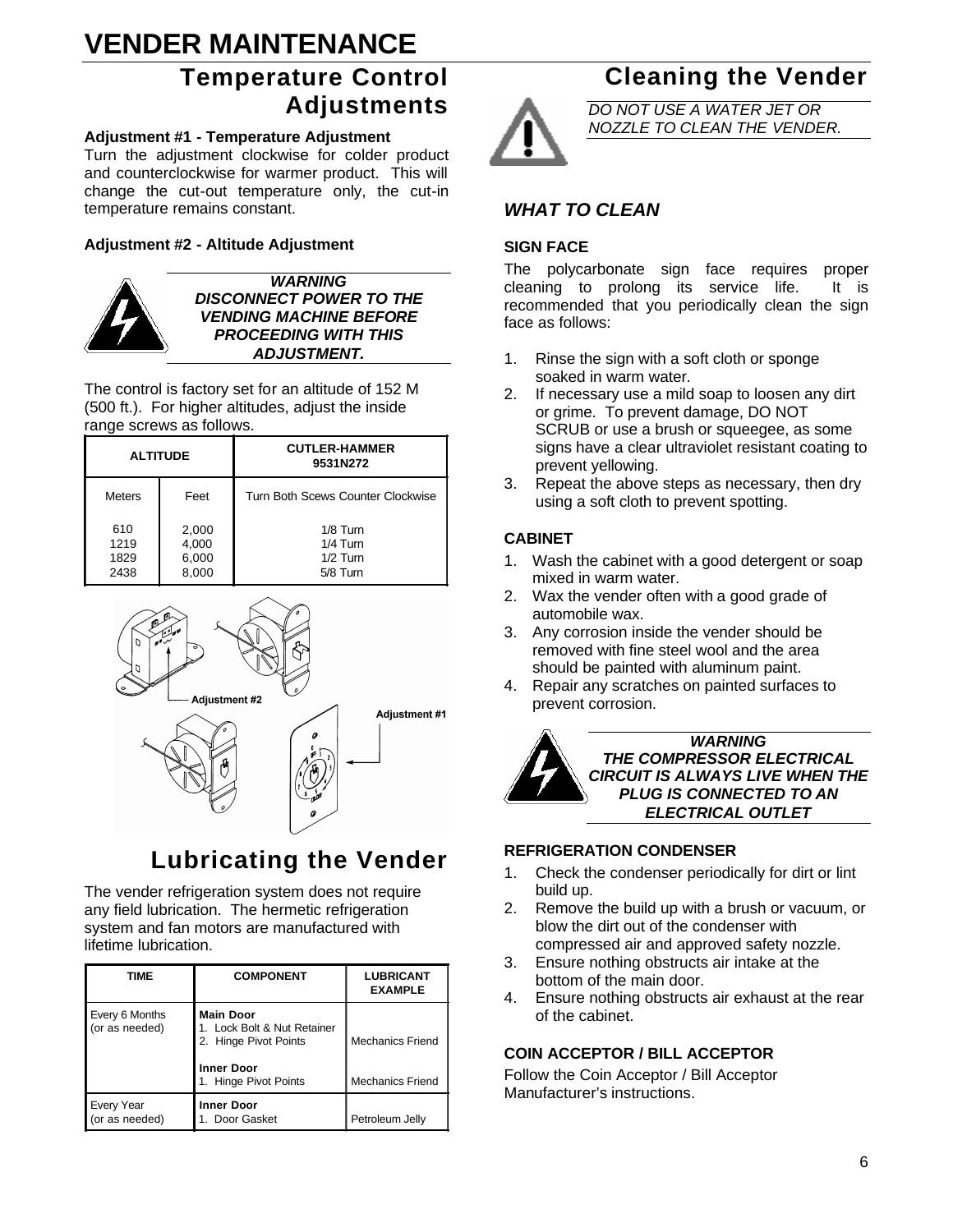## **VENDER LOADING**

### **Initial Loading**

The end of the 15 count helix locates approximately at the 5 o'clock position and the 11 count helix locates approximately at the 7 o'clock position to ensure proper vending. See figures 2 and 3.

#### *IMPORTANT*

*THE TOP FOUR TRAY ASSEMBLIES WILL TILT DOWN TO EASE LOADING. THE BOTTOM TRAY DOES NOT TILT. WHEN LOADING, PULL THE TRAY ASSEMBLY ALL THE WAY FORWARD.*

Load the packages from the front to the back. Correct loading will prevent service calls and ensure proper vending.

- *Note: Some thicker bars may need to use the 11 count helix.*
- *Note: It is important to adjust the spacer bar assembly to ensure proper vending of bars. Also, bar packages should fit loosely in the helix. Candy bars that fit tightly in the 15 count helix should be vended from the 11 count helix.*

After loading a vender for the first time, test vend each selection with money until the first product is delivered. This will ensure the vender is loaded and working properly.

*Note: To ensure proper airflow through the evaporator, do not place product (or other foreign objects) in the bottom of the tank.*

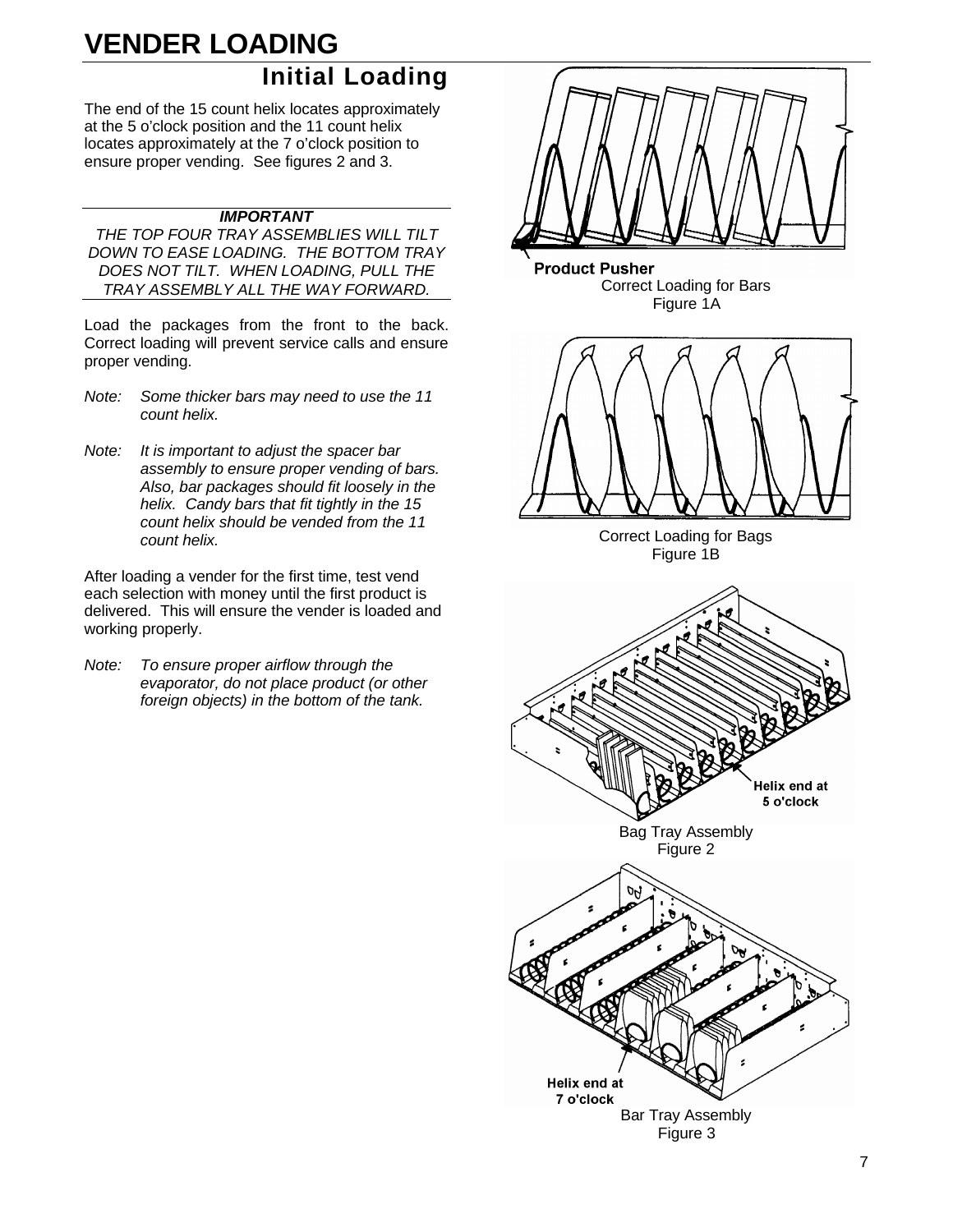### **VENDER LOADING**

|                                                 | Kisses<br>Value-Vend Bag<br>11 Count            |                                                 | 2<br>Kisses<br>Value-Vend Bag<br>11 Count       |                                         | 3<br><b>Kisses</b><br>Value-Vend Bag<br>11 Count               |                                                   | 4<br><b>Kisses</b><br>Value-Vend Bag<br>11 Count               |                                                   | 5<br>Reese's Miniatures<br>Value Vend Bag<br>11 Count          | 6<br>Reese's Miniatures<br>Value Vend Bag<br>11 Count          |
|-------------------------------------------------|-------------------------------------------------|-------------------------------------------------|-------------------------------------------------|-----------------------------------------|----------------------------------------------------------------|---------------------------------------------------|----------------------------------------------------------------|---------------------------------------------------|----------------------------------------------------------------|----------------------------------------------------------------|
| Reese's Miniatures                              | 11<br>Value Vend Bag<br>11 Count                | Reese's Miniatures                              | 12<br>Value Vend Bag<br>11 Count                |                                         | 13<br><b>Assorted Miniatures</b><br>Value-Vend Bag<br>11 Count |                                                   | 14<br><b>Assorted Miniatures</b><br>Value-Vend Bag<br>11 Count | <b>Assorted Miniatures</b>                        | 15<br>Value Vend Bag<br>11 Count                               | 16<br><b>Assorted Miniatures</b><br>Value Vend Bag<br>11 Count |
| 21<br>Reese's PB<br>Cup Bar<br>15 Count         | 22<br>Reese's PB<br>Cup Bar<br>15 Count         | 23<br>Reese's PB<br>Cup Bar<br>15 Count         | 24<br>Reese's PB<br>Cup Bar<br>15 Count         | 25<br>Reese's PB<br>Cup Bar<br>15 Count | 26<br>Hershey's<br>Almond Bar<br>[PP]<br>15 Count              | 27<br>Hershey's<br>Almond Bar<br>[PP]<br>15 Count | 28<br>Hershey's<br>Almond Bar<br>[PP]<br>15 Count              | 29<br>Hershey's<br>Almond Bar<br>[PP]<br>15 Count | 30 <sup>2</sup><br>Hershey's<br>Almond Bar<br>[PP]<br>15 Count |                                                                |
| 31<br>Kit Kat<br>Bar [PP]<br>15 Count           | 32<br>Kit Kat<br>Bar [PP]<br>15 Count           | 33<br>Kit Kat<br>Bar [PP]<br>15 Count           | 34<br>Kit Kat<br>Bar [PP]<br>15 Count           | 35<br>Almond Joy<br>Bar<br>15 Count     | 36<br>Almond Joy<br>Bar<br>15 Count                            | 37<br>Almond Joy<br>Bar<br>15 Count               | 38<br>Almond Jov<br>Bar<br>15 Count                            | 39<br>Twizzler<br>Bar [PP]<br>15 Count            | 40<br>Twizzler<br>Bar [PP]<br>15 Count                         |                                                                |
| 41<br>Reece<br><b>Sticks</b><br>Bar<br>15 Count | 42<br>Reece<br><b>Sticks</b><br>Bar<br>15 Count | 43<br>Reece<br><b>Sticks</b><br>Bar<br>15 Count | 44<br>Reece<br><b>Sticks</b><br>Bar<br>15 Count | 45<br>Payday<br>Bar<br>11 Count         | 46<br>Payday<br>Bar<br>11 Count                                | 47<br>Payday<br>Bar<br>11 Count                   | 48<br>Payday<br>Bar<br>11 Count                                | 49<br>Twizzler<br>Bar [PP]<br>15 Count            | 50<br>Twizzler<br>Bar [PP]<br>15 Count                         |                                                                |

#### **HersheyÒ's Sales Center Product Layout**

\*Note: A product pusher should be used on items designated with [PP] to ensure proper delivery.

#### **HersheyÒ's Sales Center Default Program**

| Selection # | <b>Product</b>                     | Column#            |
|-------------|------------------------------------|--------------------|
|             | Reese's Peanut Butter Cup          | 21, 22, 23, 24, 25 |
| 2           | Hershey's Almond                   | 26, 27, 28, 29, 30 |
| 3           | Kit Kat                            | 31, 32, 33, 34     |
|             | Almond Joy                         | 35, 36, 37, 38     |
| 5           | <b>ReeceSticks</b>                 | 41, 42, 43, 44     |
| 6           | Payday                             | 45, 46, 47, 48     |
|             | Twizzler                           | 39, 40, 49, 50     |
| 8           | Kisses Value-Vend Bag              | 1, 2, 3, 4         |
| 9           | Assorted Miniatures Value-Vend Bag | 13, 14, 15, 16     |
| 10          | Reese's Miniature Value-Vend Bag   | 5, 6, 11, 12       |

#### **Dixie-Narco's Default Program**

| Selection # | <b>Product</b> | Column#                         |
|-------------|----------------|---------------------------------|
|             |                | 1, 2, 3                         |
| 2           |                | 4, 5, 6                         |
| 3           |                | 11, 12, 13                      |
|             |                | 14, 15, 16                      |
| 5           |                | $\overline{21, 22, 23, 24, 25}$ |
| 6           |                | 26, 27, 28, 29, 30              |
|             |                | 31, 32, 33, 34, 35              |
| 8           |                | 36, 37, 38, 39, 40              |
| 9           |                | 40, 42, 43, 44, 45              |
| 1 O         |                | 46, 47, 48, 49, 50              |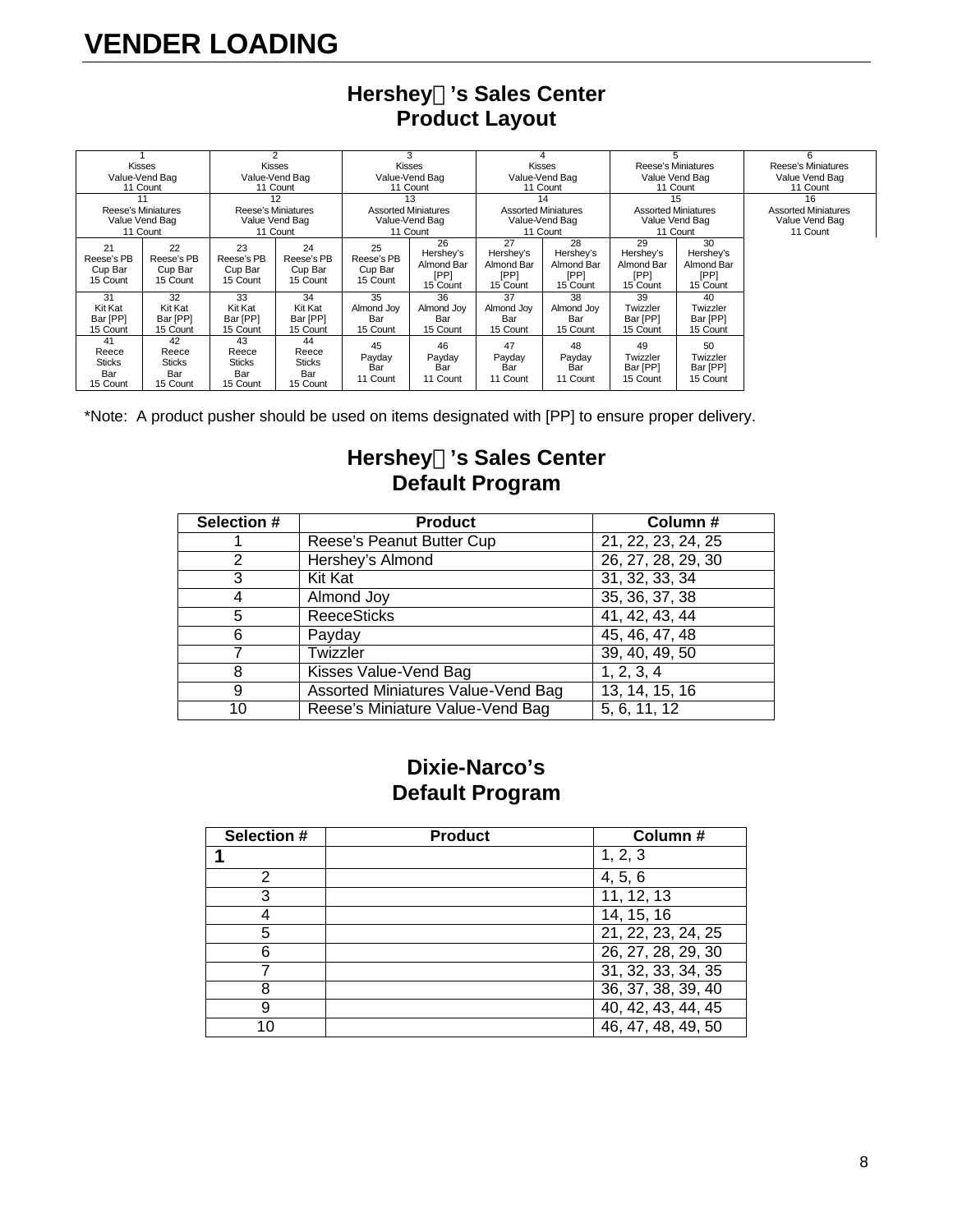### **DN-700CV Controller Programming**

To program the DN-700CV vender, it is necessary to enter the System Set-Up/Audit/Diagnostics Mode. Open the inner door and press the Service Switch on the control board. The display reads "Hd". If the display reads 1.00 the door switch did not go to its center position or the switch is defective.

*Note: The door switch has three positions. Fully in and fully out puts the vender in its normal mode. When the switch is in its center position the System Set-Up/Audit/Diagnostics Mode may be entered.*

There is a time out for the Service Mode. If no accounting or set-up functions are used for 2 minutes, the vender will return to its normal mode. After time out, the service switch on the control board has to be pressed to re-enter the System Set-Up/Audit Mode.



- J1 = Select Panel / Door Switch
- J2 = Vend Sensor
- J3 = Vend Motors
- J4 = Options (not used)
- J5 = Dex, Phono Jack
- J6 = Coin Mech, MDB
- J7 = Display
- J8 = Transformer
- SW1 = Service Switch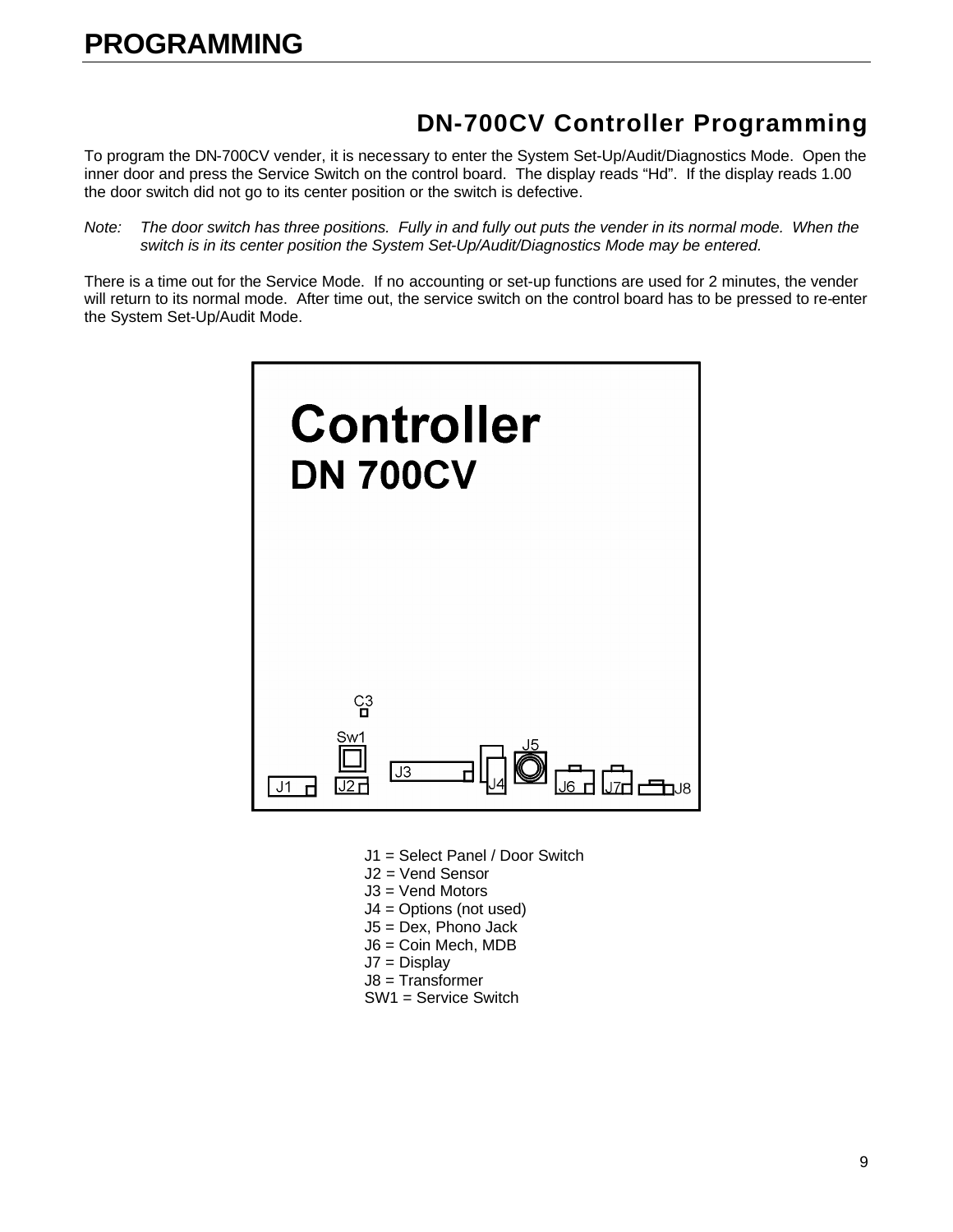### **DN-700CV Controller Programming**

The controller has two modes of operation: NORMAL AND SYSTEM AUDIT/SET-UP/DIAGNOSTICS.

#### **NORMAL MODE**

In normal mode, the display will show a decimal point. When money is inserted, the display indicates the total amount of the deposit. The select buttons are used to select the product.

#### **AUDIT/SET-UP/DIAGNOSTICS MODE**

The audit/set-up/diagnostics mode is entered when the vender inner door is open and the service mode switch on the control board is pressed. (Note: The door switch actuator must be in the center position.) The display will show a list of error codes for any errors that have occurred since the door was last opened. "JC-#" is a jammed column, "SS-#" is a select switch problem, and "EN-#" is an enable error (control board failure.) To acknowledge an error, press any select button, at this time you will enter the menu. The display will show "HD". Some of the menu items have sub-menus. To move through the menus and submenus follow these instructions.

To move through the menu: Press select buttons 1 and 2 simultaneously to scroll down through the menu. While scrolling down through the menu, release, then push select button 1 and 2 simultaneously to scroll up through menu.

To enter a sub-menu: Press and hold select button 1 to enter a sub-menu.

To exit a sub-menu: With "RTN" on the display, press and hold select button 1 to exit.

To exit the system: Close the inner door or wait for a two minute inactivity time-out.

#### **AUDIT/SET-UP/DIAGNOSTICS SYSTEM FRONT PANEL PROGRAMMING MENU**

#### **"HD" - HISTORICAL DATA**

This function shows the vender accounting data over the life of the vender. Use the following select buttons to view the total sales in dollars, total number of vends and the total number of vends per selection. *NOTE: These functions are not resettabl*e.

Press Select Button 1: To show the historical total cash sales.

Press Select Button 2: To show the historical total number of vends.

Press Select Button 3: To show the historical number of vends by selection. Each selection automatically scrolls across the display.

Press and hold select buttons 1 & 2 simultaneously to move to the next item on the menu.

#### **"RD" - RESETTABLE DATA**

This function shows the vender accounting data since the time of the last counter reset. This data can be reset either from this menu or by a DEX interrogation.

| Press Select Button 1: To show the total cash collected since the last counter reset.                    |
|----------------------------------------------------------------------------------------------------------|
| Press Select Button 2: To show the total number of vends since the last counter reset.                   |
| Press Select Button 3: To show the total number of vends by selection since the last counter reset. Each |
| selection automatically scrolls across the display.                                                      |
| Press Select Button 4: To clear the resettable data. Hold button 4 for 5 seconds. "COUNTERS RESET" will  |
| be displayed. At this time all resettable data will return to "0".                                       |

| Hd                                                                    |  |
|-----------------------------------------------------------------------|--|
| ĺ<br>ı<br>ľ                                                           |  |
|                                                                       |  |
|                                                                       |  |
|                                                                       |  |
|                                                                       |  |
|                                                                       |  |
|                                                                       |  |
| $\frac{1}{2}$ $\frac{2}{3}$ $\frac{4}{4}$ $\frac{5}{5}$ $\frac{6}{6}$ |  |
| $\frac{7}{8}$                                                         |  |
|                                                                       |  |
| $\overline{9}$                                                        |  |
| $\overline{0}$<br>1                                                   |  |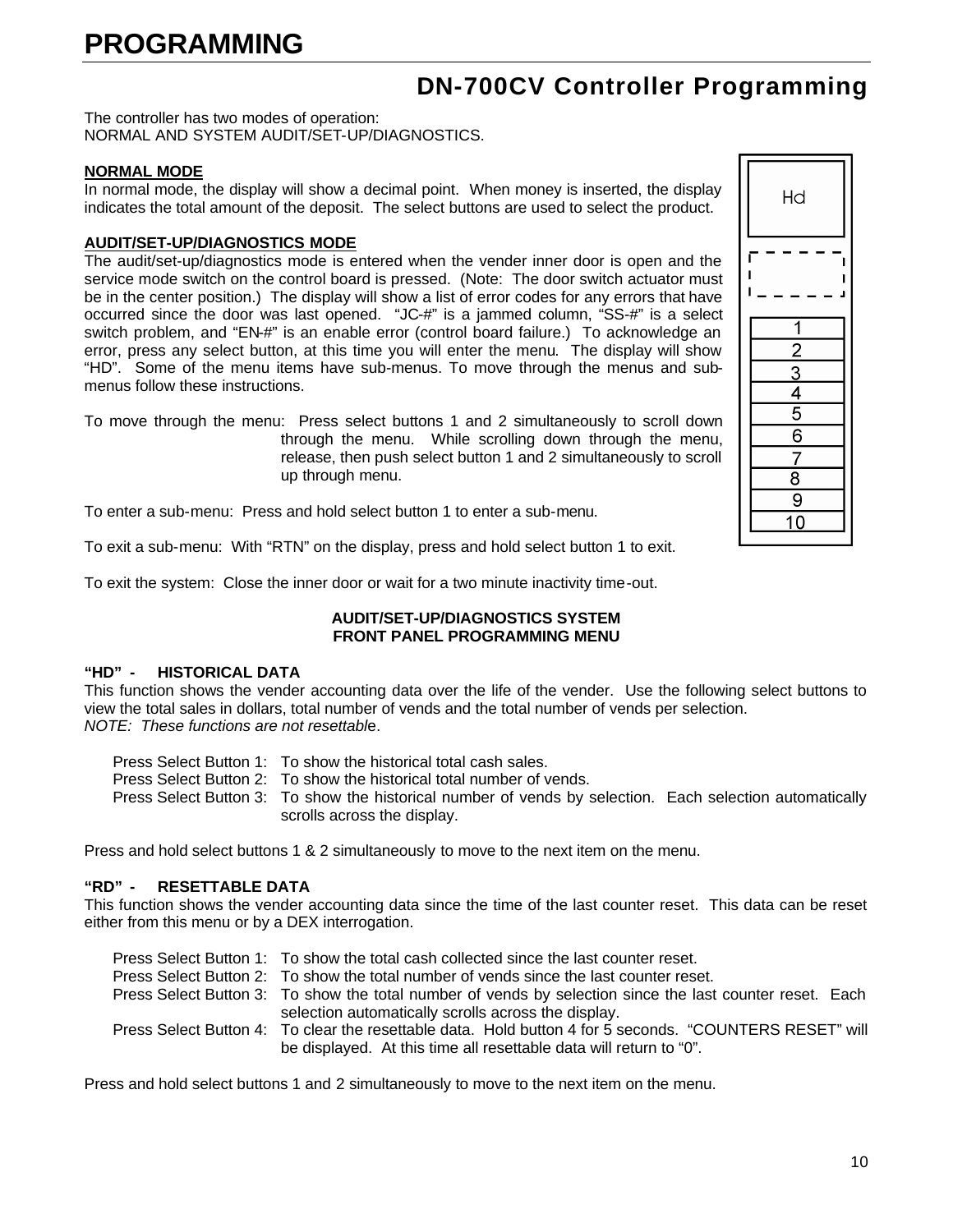#### **"S-P" - SET PRICE**

*NOTE: The multi-pricing feature allows selections to be set for any price from \$0.00 to \$99.95.* This function is used to set the price of each selection

Press any select button to display the price the selection is set for. Hold the select button in to make the price increase by nickels. Release and then press the select button to make the price decrease by nickels. To set all selections for the same price:

Set the desired vend price on select button 1.

Simultaneously press and hold select buttons 3 and 4 for five seconds.

The vend price of all selections bill be set to the price programmed for select button 1.

Press and hold select buttons 1 and 2 simultaneously to move to the next item on the menu.

#### **"CD" - COIN DUMP / FILL MODE**

#### **"CD" - COIN DUMP**

The following actions will empty the coins from the coin mechanism change tubes while in the "C-D" mode.

Press and hold select button 1 to dump tube #1 (nickels).

Press and hold select button 2 to dump tube #2 (dimes).

Press and hold select button 3 to dump tube #3 (quarters).

Press and hold select button 4 to dump tube #4 (dollar coins).

#### **"CD" - Fill Mode**

The vender must know how much change is available in the coin mechanism to enable the dollar bill acceptor. To do this the coins must be inserted into the top (separator) of the coin mechanism when the vender controller is in this mode. The total value of the inserted coins will be displayed and will be counted in the DEX audit data, so the controller knows exactly how much change is in the coin mech.

Press and hold select buttons 1 and 2 simultaneously to move to the next item on the menu.

#### **"USER" - USER OPTIONS MENU**

The following functions are used to configure the vender for the specific needs of the operator. To move to the diagnostics function (DIAG), press and hold select buttons 1 and 2 simultaneously. To enter the "User Options Menu" press select button 1. Note: The following are sub-menus of the USER option menu: "CA", "TIME", "DATE", "ESC", "ECNT", "BILL", and "RTN".

#### **"CA" - Column Assignment**

Note: Press and hold buttons 1 and 2 simultaneously to move to the next item on the menu.

To view the column assignment condition, press any select button to display the current columns assigned to that select button.

There are three column assignment conditions: Dixie-Narco Space-to-Sales, Hershey® Space-to-Sales, and Custom Space-to-Sales.

#### **For Custom Space-To-Sales:**

To Assign Column:

To assign a column to a selection button it first must be available or unassigned. Because of this, columns must be removed (deleted) from their present assignment before they can be added to another select button. A column can only be assigned to one select button.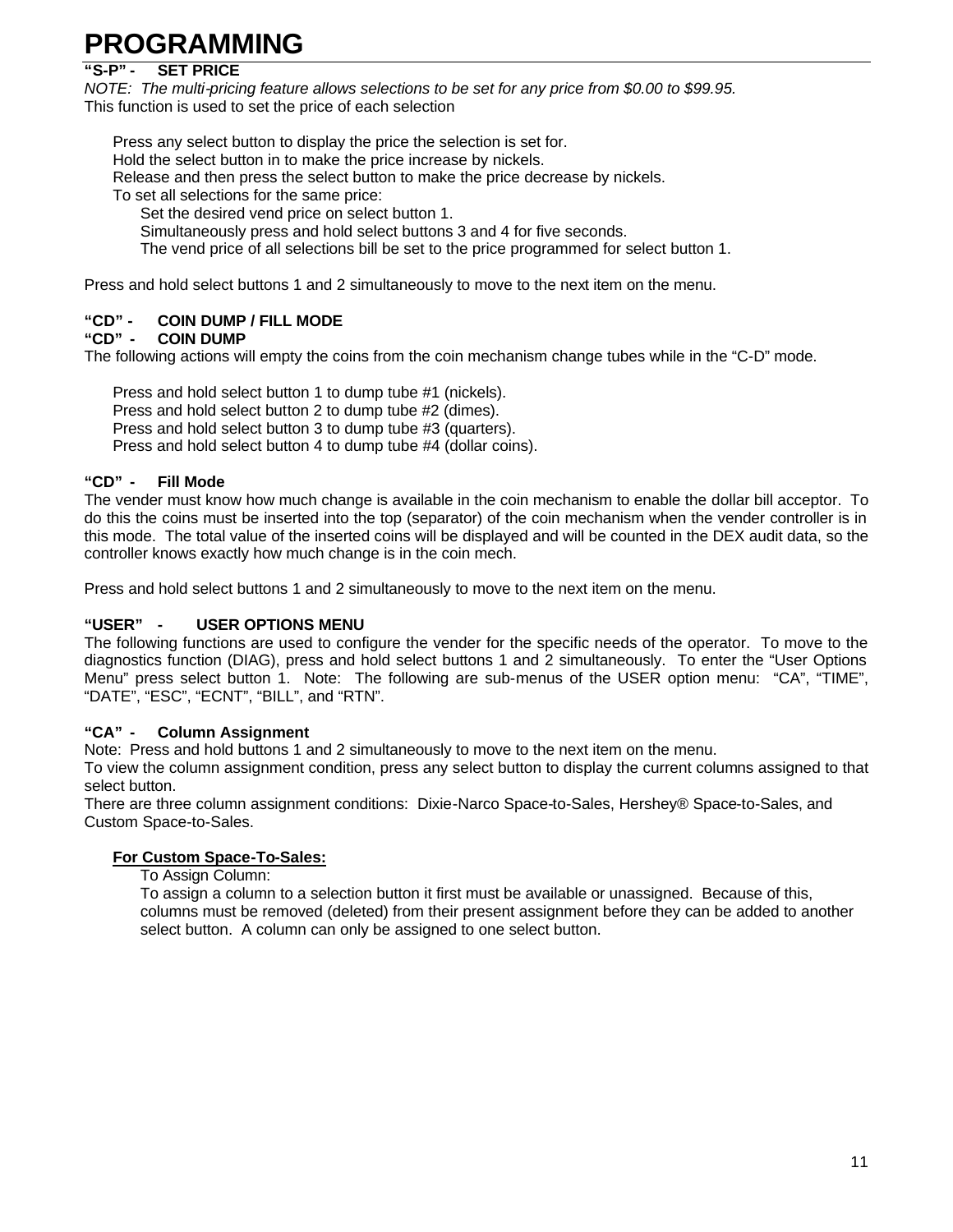#### To Remove Column:

Press the Service Switch, "ADD" will be displayed, press Service Switch again and "DEL" will be displayed. Note: Pressing the Service Switch will toggle between add and delete. A 10 second inactivity time-out will return to "CA". Press and hold any select button, the select button being held is the select button from which the additional column will be removed. While holding the select button, the display will read "DEL#" and the column #'s will increment from 1 to 50. Release the select button when the desired column number to be removed is displayed. A message will scroll across the display telling you what column will be deleted from the select button being held. Press the Service Switch to complete the space-to-sales decision and re-enter the Service Mode.

#### *NOTE: ONLY ONE COLUMN ASSIGNMENT CHANGE MAY BE MADE AT A TIME. THE SERVICE SWITCH MUST BE PRESSED BEFORE AND AFTER EACH CHANGE.*

IMPORTANT: To remove (delete) all columns from select buttons, at the "DEL" prompt press select buttons 3 and 4 simultaneously.

#### To Add Columns:

Press the Service Switch, "ADD" will be displayed. Note: Pressing the Service Switch will toggle between add and delete. A 10 second inactivity time-out will return to "CA". Press and hold any select button, whichever select button is held is the select button the additional column will be assigned. While holding the select button, the display will read "ADD#" and the column #'s will increment from 1 to 50. Release select button when the desired column # to be added is displayed. A message will scroll across the display telling you what column will be assigned to the select button being held. Press the Service Switch to complete the space-to-sales decision and re-enter the Service Mode.

#### *NOTE: ONLY ONE COLUMN ASSIGNMENT CHANGE MAY BE MADE AT A TIME. THE SERVICE SWITCH MUST BE PRESSED BEFORE AND AFTER EACH CHANGE.*

#### **For Dixie-Narco Space-To-Sales Default Configuration:**

Press the Service Switch, "ADD" will be displayed, press the Service Switch again and "DEL" will be displayed. Press select buttons 3 and 4 simultaneously to remove (delete) all columns from all select buttons. The display will show "CA". Press the Service Switch, "ADD" will be displayed. Press select buttons 3 and 4 simultaneously to set Dixie-Narco Space-to-Sales Default Set. See page 8.

#### **For Hershey®'s Space-To-Sales Default Configuration:**

Press the Service Switch, "ADD" will be displayed, press the Service Switch again and "DEL" will be displayed. Press select buttons 3 and 4 simultaneously to remove (delete) all columns from all select buttons. The display will show "CA". Press the Service Switch, "ADD" will be displayed. Press select buttons 5 and 6 simultaneously to set Hershey®'s Space-to-Sales Default Set. See page 7.

#### **"TIME" - Time**

*NOTE: This function must be set if the DEX system is being used.*

To display the time, press and let go of any select button. The time will be displayed in the military format (24 hour clock). To change the time, press and hold select button 1 or 2, the time will increment or decrement. To change from incrementing to decrementing, release the select button and press it again. To change the time - Press and hold select button 1 to set hours. Press and hold select button 2 to set minutes.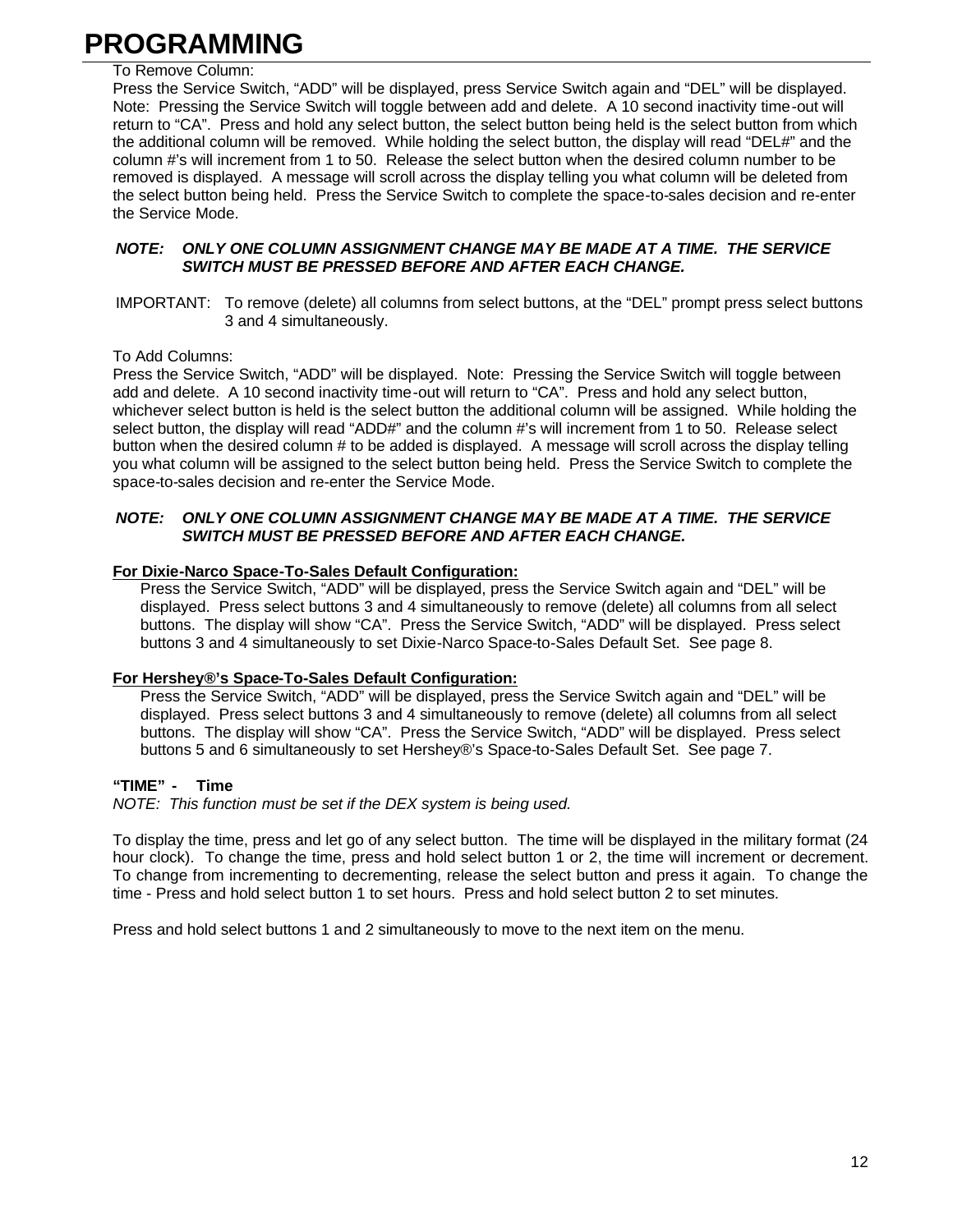#### **"DATE" - Date**

*NOTE: This function must be set if the DEX system is being used.*

To view the date, press and let go of select button 1 OR 2. The month and day will be displayed as "X.YY" where "X" represents the month and "YY" represents the day. Press and let go of select button 3 to display the day of the week. Press and let go of select button 4 to display the year.

To change the date:

Press and hold select button 1 to set the month.

Press and hold select button 2 to set the day.

Press and hold select button 3 to set the day of the week (see the following chart).

#1=Sunday #2=Monday #3=Tuesday

#4=Wednesday #5=Thursday #6=Friday

#7=Saturday

Press and hold select button 4 to set the year.

Press and hold select buttons 1 and 2 simultaneously to move to the next item on the menu.

#### **"ESC" - Escrow**

The controller supports two escrow options. To show the current escrow condition, press any select button. To change the escrow condition:

**"E-S4" - Escrow to Select 4** - Press and hold select button 2.

This escrow condition is "escrow to select". All dollar bills will be stacked. Cancel sale will return the deposit from the coin changer tubes (i.e. 4 quarters).

**"E-S1" - Escrow to Select 1** - Press and hold select button 3.

This escrow condition is "escrow to select". The last dollar bill that meets or exceeds the maximum vend price is escrowed in the bill validator. Cancel sale will return the held dollar bill and any amount over \$1 will be returned from the coin changer tubes.

Press and hold select buttons 1 and 2 simultaneously to move to the next item on the menu.

#### **"ECNT" - Electronic Counter**

This function is used to show the historical total vends, total interval product counts by price, and the interval product count for each selection from the outside the vender. To program the vender to use this function, press any select button. The current "Pass Word" setting will be displayed. If "---" appears in the display then no password is programmed. To program or to change the password follow the steps below:

- A) Press the system audit/set-up/diagnostics switch. The display will show "----", indicating a new password is ready to be entered.
- B) Press any four select buttons that are desired to be the password. As the select buttons are press, the display will change to show the chosen select button numbers. Note: Four different select buttons must be used - only select buttons 1 through 9 may be used.
- C) Press the system audit/set-up/diagnostics switch. The display will change back to "ECNT".

#### **Using the Electronic Counter Function**

With the vender in the ready to vend operating mode (door closed and locked) hold the four "Pass Word" select buttons for 5 seconds. The display will show the historical total vends. To view the other data:

Press and hold select button 1 to show historical total vends.

Press and hold select button 2 to scroll the Interval Product Counts By Price.

Press and hold select button 3 to scroll the Interval Product Counts by Selection.

Pressing and holding select button 4 for five seconds resets all Interval Data. "COUNTERS RESET" will scroll across the display.

Pressing any select button greater than 4 will return the vender to Normal Operation. Note: There is a two minute time-out that will return the vender to normal vending mode.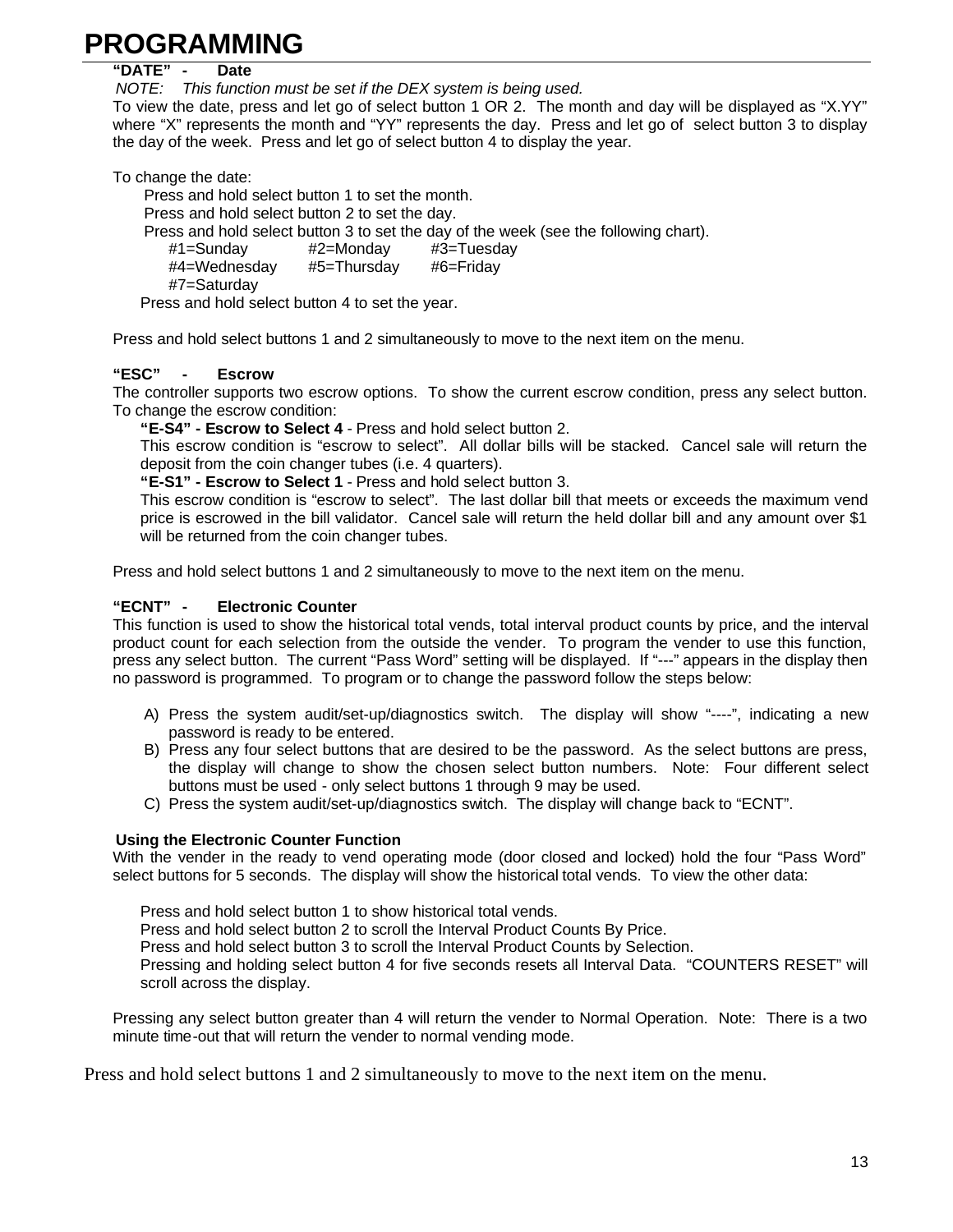#### **"BILL" - Set Bills Only**

Note: This mode is used only when even dollar prices are set.

To show the current "bILL" condition press select button 1 and the current condition will be displayed. To change the current "bILL" condition:

| Press select button 1: | The "bills yes" mode is enabled. A Coin Changer is no longer required and the      |
|------------------------|------------------------------------------------------------------------------------|
|                        | controller will not recognize the presence of any coin changer. Pricing must be in |
|                        | dollar increments.                                                                 |
| Press select button 2: | The "bills no" mode is enabled. A coin changer must be used. The controller will   |
|                        | not operate without a changer.                                                     |

Press and hold select button 1 and 2 simultaneously to move to the next item on the menu.

#### **"RTN" - Return**

This function is used to return to the User Option Menu.

Press select buttons 1 and 2 simultaneously to move to "CA". Press select button 1 to return to "USEr".

Press and hold select buttons 1 and 2 simultaneously to move to the next item on the menu.

#### **"DIAG" - DIAGNOSTICS MENU**

This function allows you to systematically diagnose problems related to the vender. To enter the "Diagnostics Menu" press select button 1. Press and hold select buttons 1 and 2 simultaneously to move to the next item on the menu.

#### **"SE" - Select Switch Test**

Press any select button and the display will indicate the number of the select button pressed.

Press and hold select buttons 1 and 2 simultaneously to move to the next item on the menu.

#### **"VS" - Vend Sensor Test**

Use this function to test the vend sensor.

Press select button 1. Any reading in the display greater than 1.00 and less than 2.25 indicates the vend sensor is working properly.

Press and hold select buttons 1 and 2 simultaneously to move to the next item on the menu.

#### **"MT" - Motor Test**

Use this test to run any motor in the vender.

Press select button 1 to scroll until the desired motor (column) # is shown on the display. Press select button 2 to run the selected motor. The display will show "TESTING".

Press and hold select buttons 1 and 2 simultaneously to move to the next item on the menu.

#### **"CM" - Coin Mech Test**

Use this test to check the coin mechanism functions and coin chute work.

Insert coins into the top of the coin mechanism. The value of the coins will be shown on the display. Press and hold select button 2 to return the inserted coins.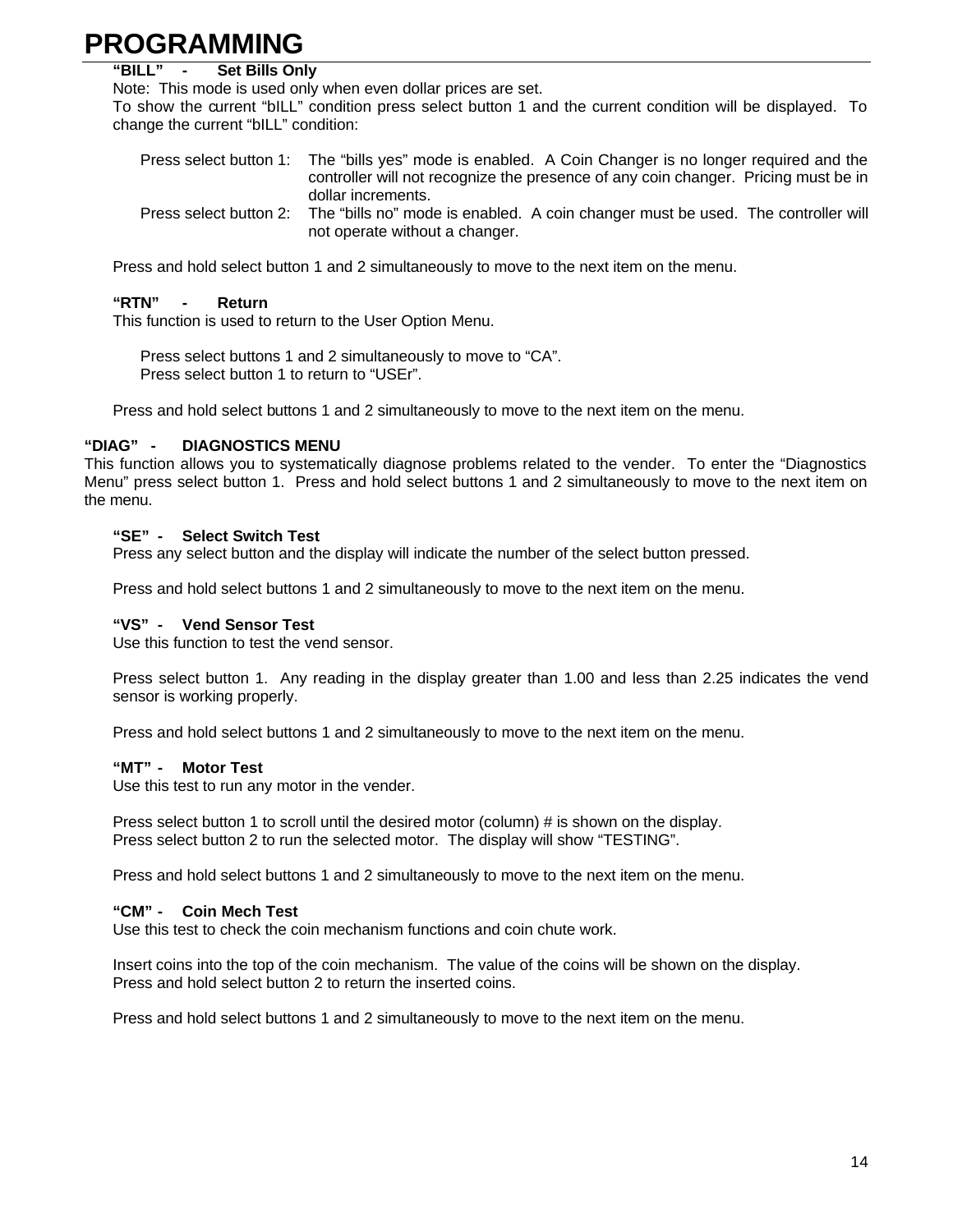#### **"NA" - Note Acceptor Test**

Use this test to check the bill acceptor functions.

Insert a dollar bill. The bill will be held in the bill acceptor and the value of the bill will be shown on the display.

Press and hold select button 2 to stack the bill and cancel the credit shown on the display. Press and hold select button 3 to return the bill and cancel the credit shown on the display.

Press and hold select buttons 1 and 2 simultaneously to move to the next item on the menu.

#### **"DSP" - Display Test**

Press any select button and the display segments will illuminate in a scrolling manner, while blinking the exact change LED.

Press and hold select buttons 1 and 2 simultaneously to move to the next item on the menu.

#### **"VERS" - Version of Software**

Press any select button and the display will scroll the software revision in the control box. Example: ###.## where #.# represents the software revision.

Press and hold select buttons 1 and 2 simultaneously to move to the next item on the menu.

#### **"AUTO" - Automatic Test Mode**

This function is used in Dixie-Narco's manufacturing process and is not intended for use in the field.